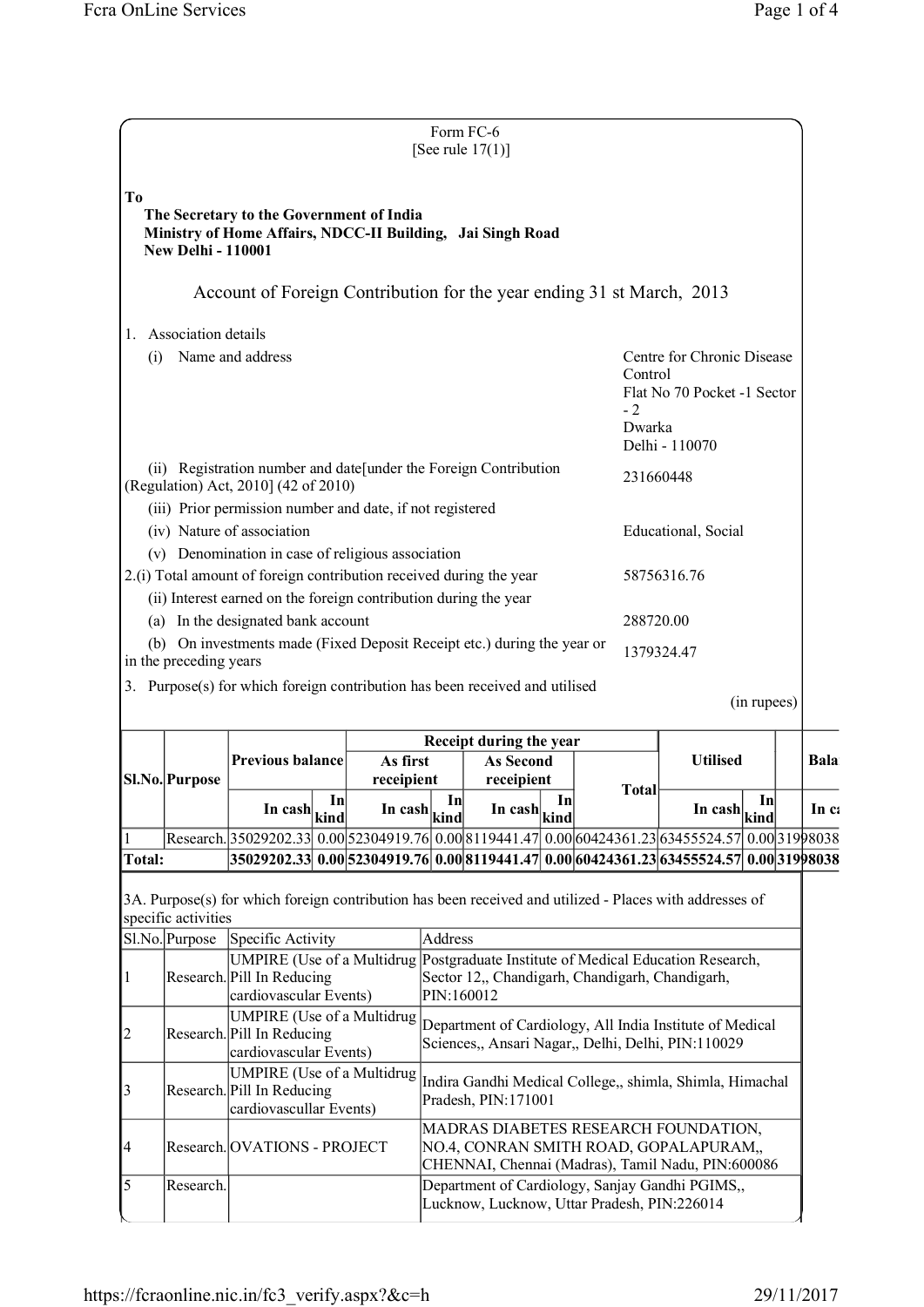UMPIRE (Use of a Multidrug

Pill In Reducing cardiovascular Events)

|                |                                                     | 4. Name and address of the designated branch of the bank and number (as specified in the application for<br>registration/prior permission or permitted by the Central Government). |         |                      |             |
|----------------|-----------------------------------------------------|------------------------------------------------------------------------------------------------------------------------------------------------------------------------------------|---------|----------------------|-------------|
| $A/c$ No:      | 52810062352                                         |                                                                                                                                                                                    |         |                      |             |
| Bank:          |                                                     | <b>Standard Chartered Bank</b>                                                                                                                                                     |         |                      |             |
|                |                                                     | M 1, South Extension., Part-II, New Delhi, PIN 110049                                                                                                                              |         |                      |             |
| Address:       | <b>NEW DELHI</b><br>Delhi - 110049                  |                                                                                                                                                                                    |         |                      |             |
|                | 5. Donor wise receipt of foreign contribution       |                                                                                                                                                                                    |         |                      | (in rupees) |
|                | <b>Sl.No</b> Donor Name                             | <b>Address</b>                                                                                                                                                                     | Purpose | Receipt<br>date      | Amount      |
|                | Institutional donors(A):-                           |                                                                                                                                                                                    |         |                      |             |
| 1              | <b>NORTH</b><br><b>WESTERN</b><br><b>UNIVERSITY</b> | <b>619 CLARK STREET</b><br>EVANSTON, CHICAGO ILLINOIS, USA                                                                                                                         |         | Research. 23/07/2012 | 250591.14   |
| $\overline{c}$ | <b>IMPERIAL</b><br><b>COLLEGE</b>                   | <b>SOUTH KENSINGTON</b><br>CAMPUS, LONDON, SW7 2AZ, UK                                                                                                                             |         | Research. 10/04/2012 | 1600400.00  |
| 3              | <b>IMPERIAL</b><br><b>COLLEGE</b>                   | <b>SOUTH KENSINGTON</b><br>CAMPUS, LONDON, SW7 2AZ, UK                                                                                                                             |         | Research. 23/07/2012 | 1701400.00  |
| $\overline{4}$ | <b>IMPERIAL</b><br><b>COLLEGE</b>                   | <b>SOUTH KENSINGTON</b><br>CAMPUS, LONDON, SW7 2AZ, UK                                                                                                                             |         | Research. 21/08/2012 | 1707800.00  |
| 5              | <b>IMPERIAL</b><br><b>COLLEGE</b>                   | <b>SOUTH KENSINGTON</b><br>CAMPUS, LONDON, SW7 2AZ, UK                                                                                                                             |         | Research. 28/02/2013 | 144108.00   |
| 6              | University of<br>Washington                         | Department of Medicine, Partners<br>in, Prevention Study, 901, Boren<br>Avenue,,Suite<br>1300, UW359927, Seattle, Washington -<br>98104                                            |         | Research. 22/08/2012 | 321710.40   |
| $\overline{7}$ | University of<br>Washington                         | Department of Medicine, Partners<br>in, Prevention Study, 901, Boren<br>Avenue,,Suite<br>1300, UW359927, Seattle, Washington -<br>98104                                            |         | Research. 28/01/2013 | 313513.20   |
| 8              | University of<br>Washington                         | Department of Medicine, Partners<br>in, Prevention Study, 901, Boren<br>Avenue,,Suite<br>1300, UW359927, Seattle, Washington -<br>98104                                            |         | Research. 14/03/2013 | 231120.00   |
| 9              | WELCOME<br><b>TRUST</b>                             | 215 EUSTON ROAD, LONDON, NW1 2BE<br>UK                                                                                                                                             |         | Research. 28/08/2012 | 240494.44   |
| 10             | National Institute of<br>Health                     | <b>United States of America</b>                                                                                                                                                    |         | Research. 04/04/2012 | 3898857.75  |
| 11             | National Institute of<br>Health                     | United States of America                                                                                                                                                           |         | Research. 01/05/2012 | 865311.75   |
| 12             | National Institute of<br>Health                     | United States of America                                                                                                                                                           |         | Research. 23/07/2012 | 3143897.64  |
| 13             | National Institute of<br>Health                     | United States of America                                                                                                                                                           |         | Research. 06/09/2012 | 786115.55   |

**Caution:**Submission of these information or concealment of material facts shall attract the relevant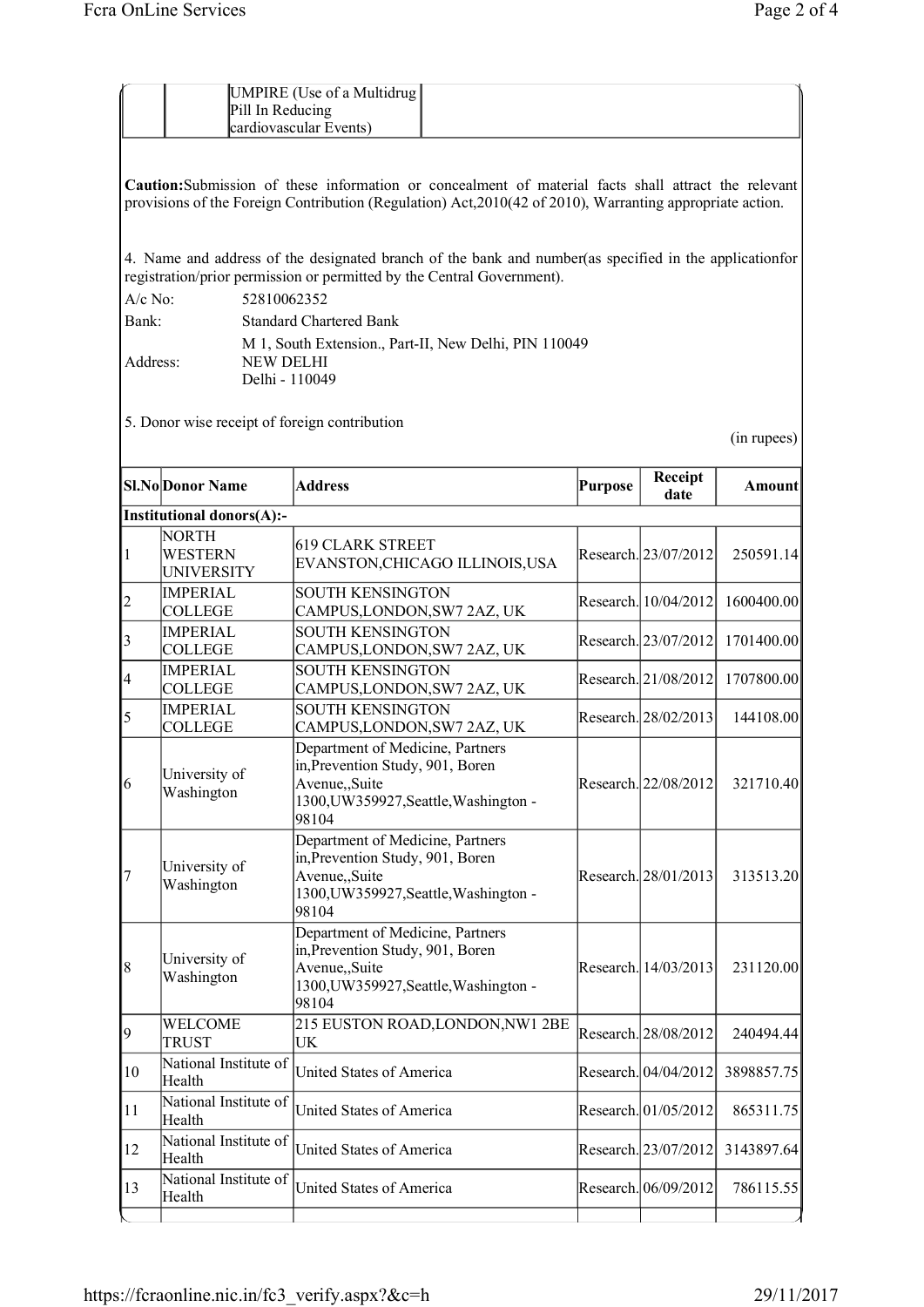| $\sqrt{14}$ | Health                                                                                        | National Institute of United States of America                        |                      | Research. 31/10/2012 3030170.64  |
|-------------|-----------------------------------------------------------------------------------------------|-----------------------------------------------------------------------|----------------------|----------------------------------|
| 15          | National Institute of<br>Health                                                               | <b>United States of America</b>                                       | Research. 04/12/2012 | 770687.25                        |
| 16          | National Institute of<br>Health                                                               | <b>United States of America</b>                                       | Research. 31/01/2013 | 3005151.95                       |
| 17          | The George Institute<br>for Global Health                                                     | 83 117 Missenden Rd Camperdown NSW                                    | Research. 12/03/2013 | 3603932.80                       |
| 18          | <b>OXFORD</b><br><b>HEALTH</b><br><b>ALLIANCE</b>                                             | 1ST FLOOR,,28 MARGARET<br>STREET, LONDON, W1W8RZ, UK                  |                      | Research. 13/08/2012 13205445.00 |
| 19          | <b>LONDON</b><br><b>SCHOOL OF</b><br><b>HYGIENC AND</b><br><b>TROPICAL</b><br><b>MEDICINC</b> | UK                                                                    | Research. 23/05/2012 | 53840.80                         |
| 20          | <b>LONDON</b><br><b>SCHOOL OF</b><br><b>HYGIENC AND</b><br><b>TROPICAL</b><br><b>MEDICINC</b> | UK                                                                    | Research. 22/02/2013 | 1457276.85                       |
| 21          | <b>ELSEVIER</b><br><b>GLOBAL HEART</b><br><b>EDITORIAL</b>                                    | RADARWEG 29 AMSTERDAM<br>1043NX, NETHERLANDS                          | Research. 23/07/2012 | 214769.25                        |
| 22          | <b>MEDTRONICS</b><br><b>FOUNDATION</b>                                                        | 710 MEDTRONIC PARKWAY, MS LC110<br>MINNEAPOLIS MN 55432,5604 USA      | Research. 15/11/2012 | 8093258.38                       |
| 23          | <b>DUKE CLINICAL</b><br><b>RESEARCH</b><br><b>INSTITUTE</b>                                   | DURGAM CENTRE, 300 WEST<br>MORGAN, ST. SUITE 800, DURHAM, NC<br>27701 | Research. 10/04/2012 | 105357.00                        |
| 24          | <b>DUKE CLINICAL</b><br><b>RESEARCH</b><br><b>INSTITUTE</b>                                   | DURGAM CENTRE, 300 WEST<br>MORGAN, ST. SUITE 800, DURHAM, NC<br>27701 | Research. 04/12/2012 | 1323750.00                       |
| 25          | <b>DUKE CLINICAL</b><br><b>RESEARCH</b><br><b>INSTITUTE</b>                                   | DURGAM CENTRE, 300 WEST<br>MORGAN, ST. SUITE 800, DURHAM, NC<br>27701 | Research. 23/01/2013 | 32764.61                         |
| 26          | <b>DUKE CLINICAL</b><br><b>RESEARCH</b><br><b>INSTITUTE</b>                                   | DURGAM CENTRE, 300 WEST<br>MORGAN, ST. SUITE 800, DURHAM, NC<br>27701 | Research. 23/01/2013 | 543559.15                        |
| 27          | <b>DUKE CLINICAL</b><br><b>RESEARCH</b><br><b>INSTITUTE</b>                                   | DURGAM CENTRE, 300 WEST<br>MORGAN, ST. SUITE 800, DURHAM, NC<br>27701 | Research. 23/01/2013 | 100794.15                        |
| 28          | <b>DUKE CLINICAL</b><br><b>RESEARCH</b><br><b>INSTITUTE</b>                                   | DURGAM CENTRE, 300 WEST<br>MORGAN, ST. SUITE 800, DURHAM, NC<br>27701 | Research. 20/02/2013 | 389865.00                        |
| 29          | <b>DUKE CLINICAL</b><br><b>RESEARCH</b><br><b>INSTITUTE</b>                                   | DURGAM CENTRE, 300 WEST<br>MORGAN, ST. SUITE 800, DURHAM, NC<br>27701 | Research. 28/02/2013 | 512438.40                        |
| 30          | <b>UNIVERSITY OF</b><br><b>BRISTOL</b>                                                        | SENATE HOUSE, TYNDALL, AVENUE,<br>BRISTOL BS8 1TH, UK, UK             | Research. 27/08/2012 | 80718.66                         |
| 31          | Hamilton Health<br>Science                                                                    | Canada                                                                | Research. 02/08/2012 | 113443.20                        |
| 32          | Hamilton Health<br>Science                                                                    | Canada                                                                | Research. 07/03/2013 | 462376.80                        |
| 33          | <b>ALL INDIA</b><br><b>INSTITUTE OF</b><br><b>MEDICAL</b><br><b>SCIENCE</b>                   | ANSARI NAGAR, NEW DELHI, DELHI                                        | Research. 02/05/2012 | 180000.00                        |
| 34          | <b>ALL INDIA</b><br><b>INSTITUTE OF</b>                                                       | ANSARI NAGAR, NEW DELHI, DELHI                                        | Research. 10/10/2012 | 180000.00                        |
|             |                                                                                               |                                                                       |                      |                                  |